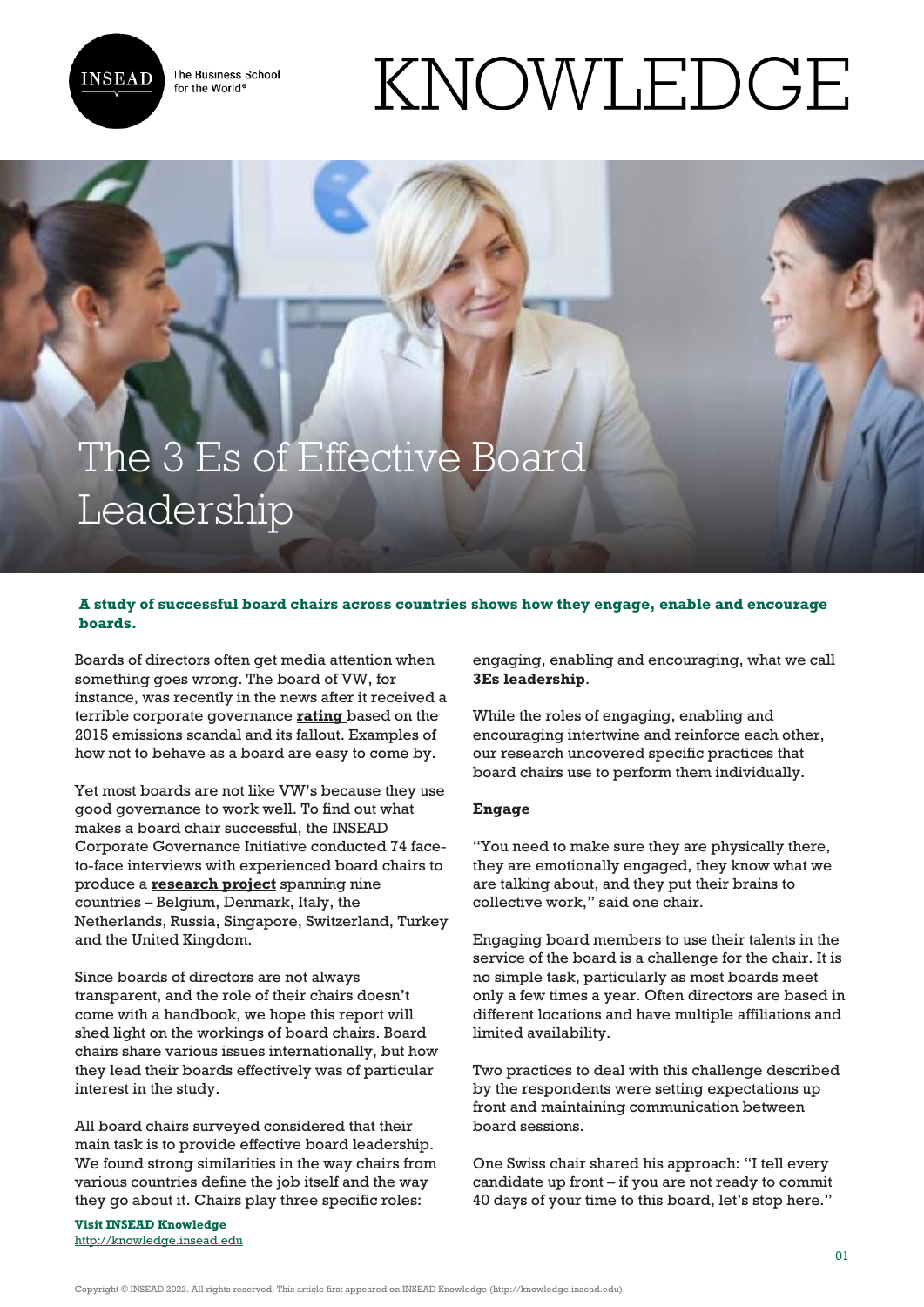Phone calls, dinners, attention to the board members' travel help to keep them engaged.

"Dinner with non-executive directors is a good way to re-engage them on the eve of a board meeting," remarked a chair from the U.K.

"I ring every director and ask if they are happy with the next meeting's agenda or would like to change something," said a Denmark-based chair.

#### **Enable**

"By determining the agenda, how the discussion question is framed, who gets to speak first, I can make a huge

### **Personality traits for an effective chair**

Effective chairs recognise their main task is to provide constructive board leadership. In addition to specific practices, our report also showed that there are some personal characteristics which make some board leaders more effective than others

*Humility and ego management* "If you intend to use your chair position as a platform for selfaggrandisement," one of the most experienced chairs remarked, "you are in for trouble." The terms "restrain", "non-domineering" and "leaving room for others" were cited when referring to productive board discussions which lead to effective decisions.

*Availability and presence* A chair's presence should be felt as little or as much as necessary. They should give others room to speak and yet direct the conversation. In the words of one respondent: "It may be called a non-executive and part-time job, but I have no illusions: I have to be ready to mobilise and commit all my time to this board if the need arises. And I stay in permanent contact with the company to make sure I don't miss this need."

**Passion** A good chair not only does the job professionally, but also cares about the company, the board and the staff. In the words of one respondent: "It's like any other profession – you can only reach the top when you are passionate about what you do. In this case it's the board and the company it governs."

*Patience and reflectivity* Passion creates energy, enthusiasm and a focus on achieving results. But in leading a group of professionals, passion must be tempered by patience and the ability to pause and reflect. The chair should not rush to get things done quickly but that things are done properly. Among the questions some respondents ask after every meeting was "What will you take home to reflect

**Visit INSEAD Knowledge** <http://knowledge.insead.edu>

about?" Many respondents emphasised how this aspect of the job makes it different from that of the CEO, and how the adjustment process from CEO to chair was not easy for them.

"*Soft" and "hard" skills* Although the role of the chair may seem highly technical or even purely ceremonial to an outsider, it is almost exclusively about human relations with specific types of people: senior, successful, action-oriented, performancedriven, sophisticated individuals from different backgrounds and countries. Managing these relations requires exceptional behavioural or "soft" skills. Among them, the respondents most often mentioned the ability to listen, ask questions, frame issues and provide feedback. As one of the respondents put it, "It is important to listen to someone who is labelled as a trouble-maker with a non-judgmental attitude. When you listen to them genuinely, you deserve a right to say something." Just as important, two "hard" skill competencies referred to in the survey were synthesising ability and systemic thinking.

difference to the outcome. I have to use this power wisely for the benefit of the board," a chair said to explain how he sees his role with regards to the board.

Enabling board members to work effectively as a group is the second function of the chair. To properly facilitate discussions at the board meetings, the chair must plan and prepare premeeting, in-meeting and post-meeting work.

Effective chairs make sure the board's agenda contains strategic, ripe-for-discussion items no other body in the company can handle. They set format for board materials, ensure their timely delivery to directors and make sure every board member comes prepared.

In the board room, effective chairs facilitate productive discussions by creating a safe atmosphere, framing and reframing discussion questions, allocating significant time for directors' exchanges and decision making. In Belgium, a chair explained, "I start with an informal in-camera session. I want to know what goes on in their minds and what their current concerns are. It is a way for all of us to clear our hearts and minds before the official meeting starts." Good chairs limit management presentations, maximising time for meaningful conversations among board members.

Effective chairs concentrate on enabling the board as a whole to make decisions rather than dominating the group process. Self-restraint is a common practice. "I try to take as little room as possible. My task is to help others to speak their minds," noted a U.K.-based chair.

Copyright © INSEAD 2022. All rights reserved. This article first appeared on INSEAD Knowledge (http://knowledge.insead.edu).